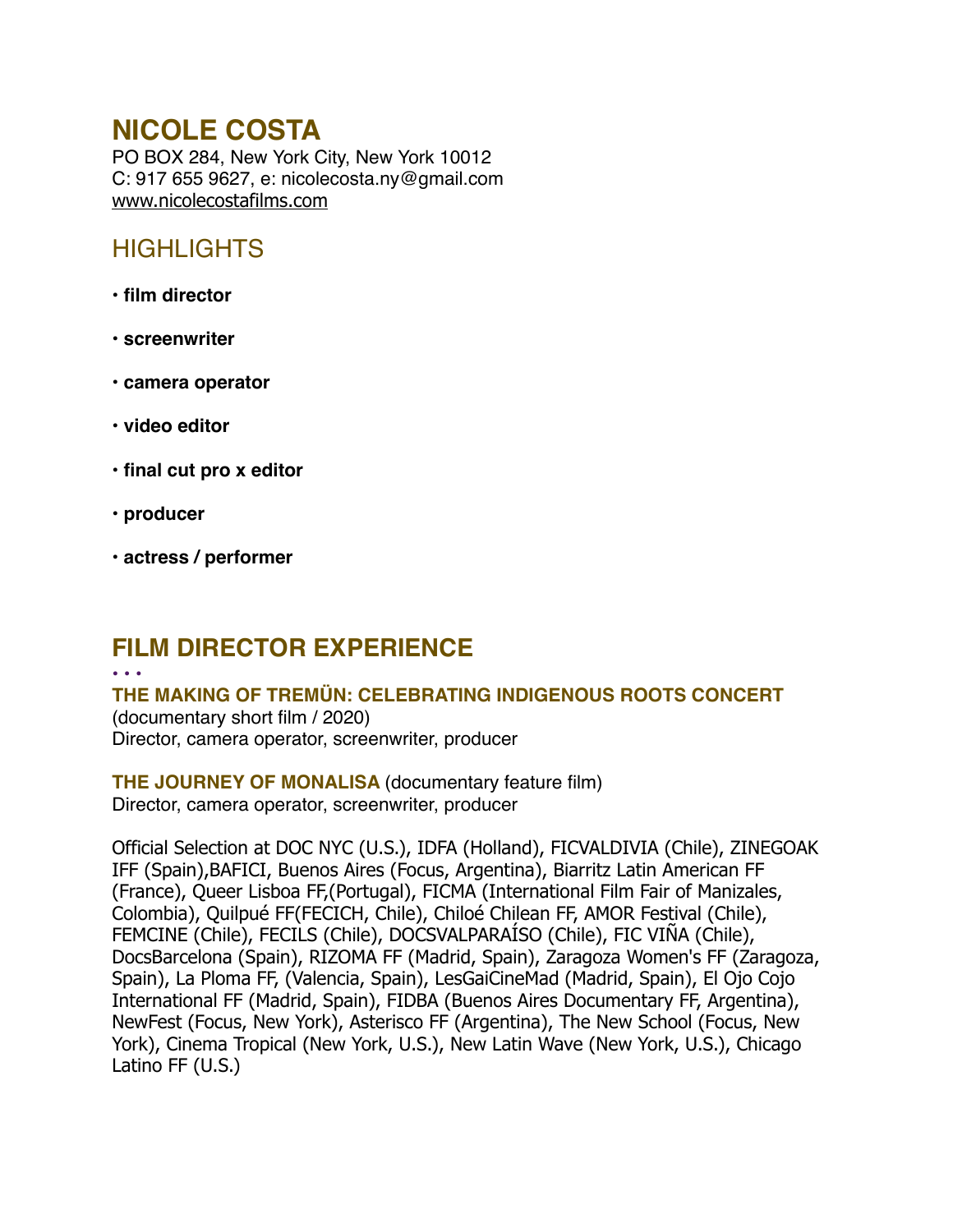**DANGER & ALONE** (hybrid documentary short film) Co-director & editor

Oftálmica International Film Festival, 11/2019 Veracruz, Mexico Ch.Aco International Contemporary Art Fair, 11/2018 Santiago, Chile Official Selection at SANFIC International Film Festival 08/2018 Santiago, Chile

**YOU CAN'T WIN by PLASTIC SPOON** (music video) - 04/2017 New York, US Director, camera operator & editor

**KINGDOM by PLASTIC SPOON** (music video) - 04/2017 New York, US Director, camera operator & editor

**MAISON MARTIN MOREL** (autumn fashion campaign video) - 10/2016 Paris, France Director, camera operator & editor

**THE NO ARTIST** (documentary short film) - 06/2016 New York, US Director, camera operator & editor

**QUÉ ME IMPORTA A MÍ by COLOMBINA PARRA** (music video)- 05/2016 New York, US Director, camera operator & editor

**WIRELESS TRANSMISSION** (documentary short film) - 01/2016 Reykjavik, Iceland Director, camera operator & editor

**RODOLFO EDWARDS: THE ARTIST AT WORK** (documentary short film) - 12/2015 New York, US Director, camera operator & editor

**CHILENO PARA PRINCIPIANTES ESPAÑOLES / CHILEAN FOR SPANISH BEGINNERS** (documentary short film) - 02 /2010 Madrid, Spain Director & camera operator

**BESASTE A LILLY / YOU KISSED LILLY** (fiction short film) - 02 /2009 Madrid, Spain Director & actress

## **ACTRESS / PERFORMER EXPERIENCE**

• • •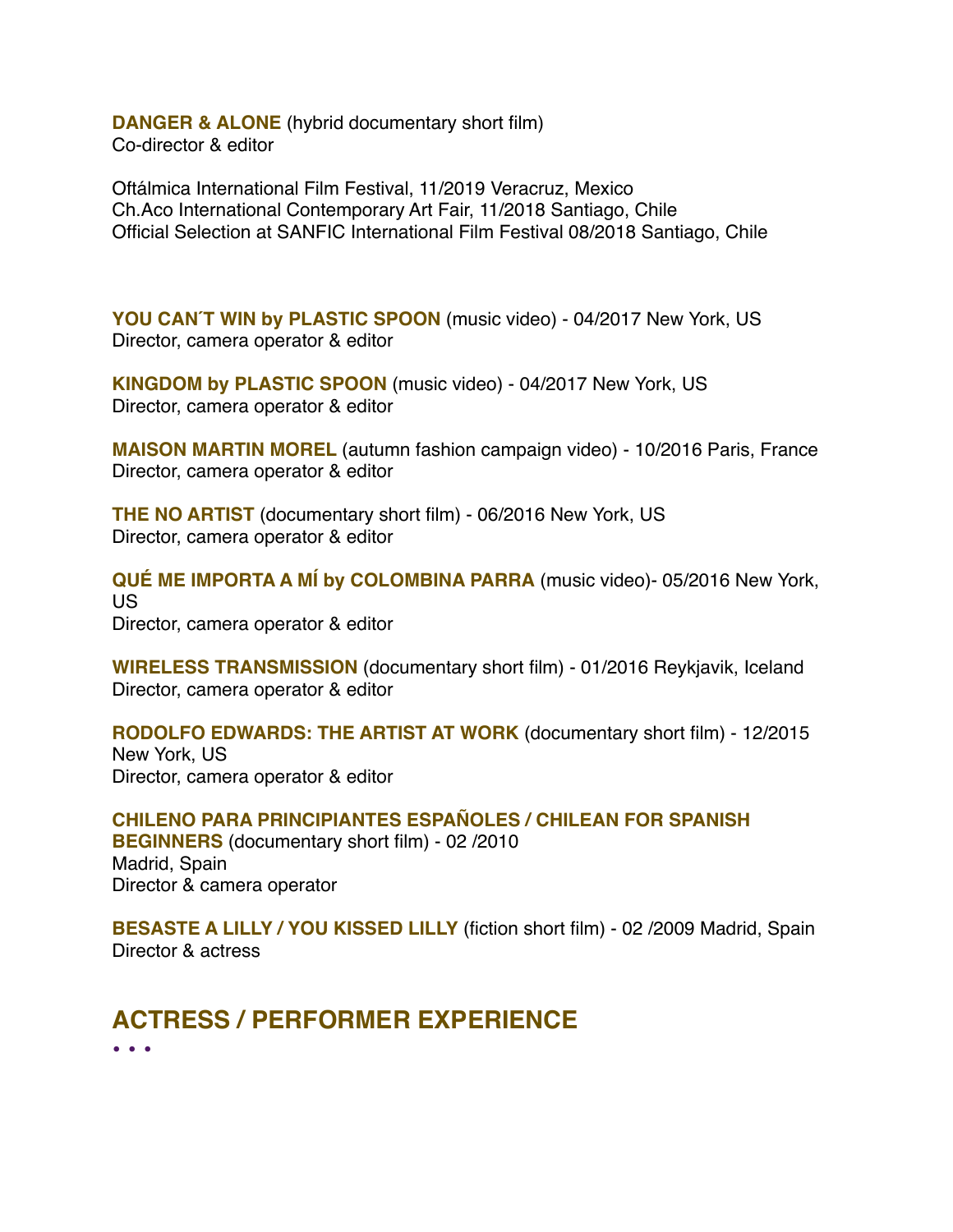#### **LOS OBJETOS AMOROSOS / THE OBJECTS OF LOVE** (Non Fiction feature film)

05/2015 Rome, Italy Co-lead of feature film by Adrián Silvestre

**LAUNDRY TIME** (comedy monologue) 12/2015 Martínez bar / Madrid, Spain Scriptwriter and performer of original songs in a solo show

**I'M WILLING TO STAY IN THE DARK** (art performance) 02/2015 Bronx Museum of the Arts / New York, US Performer of conceptual work by artist Manuela Viera-Gallo

**LEA MADRID** (television advertising) 11/2008 Madrid, Spain Main actress

#### **LA RUTA DE CHILE / THE ROUTE OF CHILE** (television note) 6/2008.

Canal Latino (Latin Channel) / Madrid, Spain Host of television report about Chilean culture in Madrid

**DÁCIL** (short film) 04/2008 Madrid, Spain Role: Gladys Morán.

**CONCILIA QUÉ?** (educational videos for television) 03/2008 Madrid, Spain Actress in two episodes

**COCINA WRIGHT** (comedy cooking program)

01/2008. Madrid, Spain Main actress (as presenter Marcela Grumm) and co-scriptwriter of six episodes of series

**CISTITIS!** (electro cabaret duet) 2004/2007. Shows at: Freeway Club, Flamingo Club Theater, Nasty Club & Coppelia Club Madrid, Spain Original idea, scriptwriter and performer

**SOLILOQUIO / SOLILOQUY** (short film) 12/2007.

**ECAM/TVE /** Madrid, Spain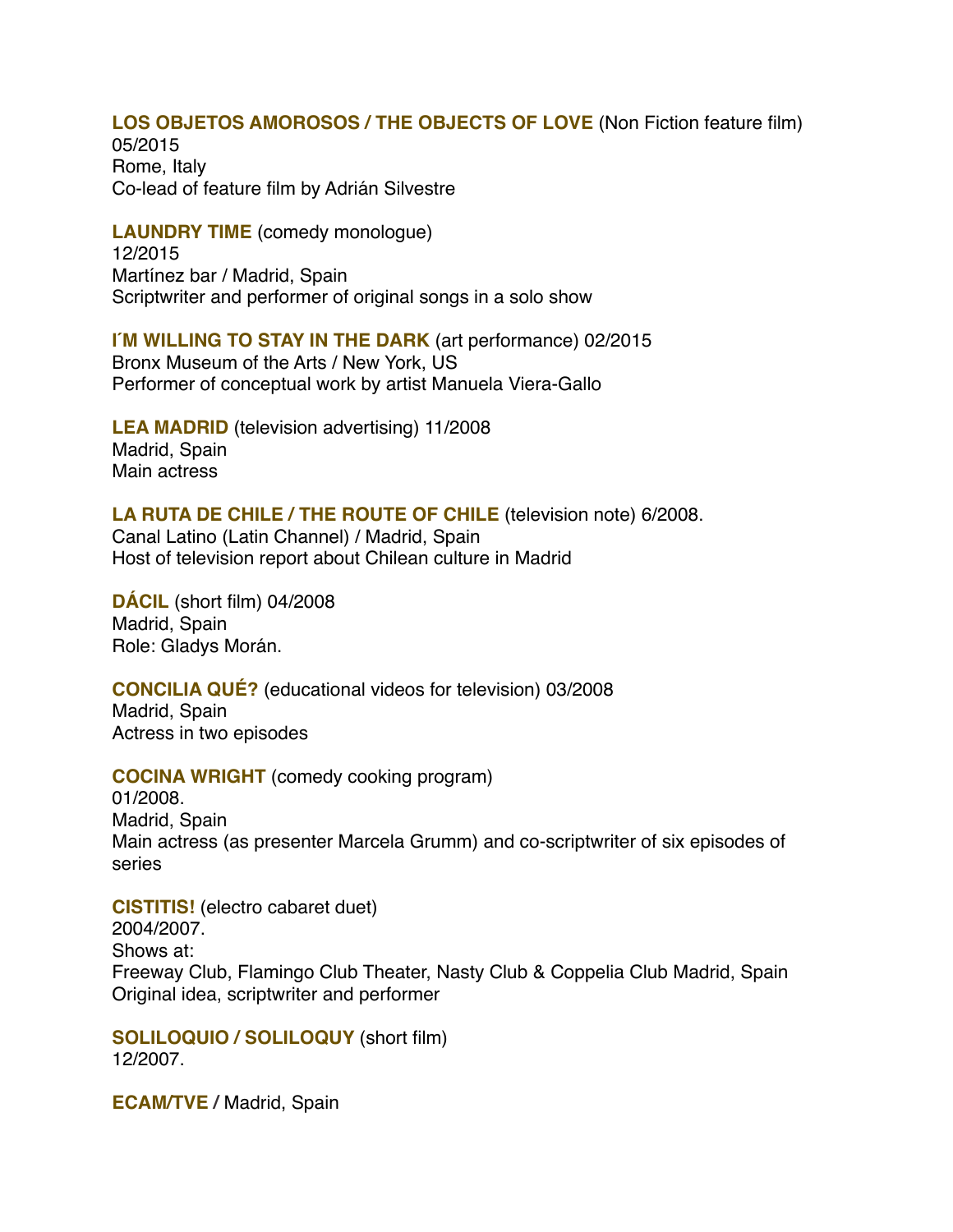Role: Brisa, in the film directed by Adrián Silvestre

#### **JORNADA / THE JOURNEY** (monologue)

11/2006. Casa de America / Madrid, Spain Role: a woman, in the play directed by Marco Espinoza.

### **GLADYS MORÁN: UNA NUEVA MIRADA / GLADYS MORÁN: A NEW OUTLOOK**

(satirical documentary) 6/2006. Madrid, Spain Original idea, co-scriptwriter and acting. Role: Gladys Morán in the film directed by Adrián Silvestre

### **MARÍA VEN / COME, MARÍA** (short film) 7/2005.

Madrid, Spain Role: María, in the film by Pablo Díaz

### **CHRISTIAN LAY S.A.** (tv commercial)

11/2004. Canal de Extremadura (Extremadura Channel) Extremadura, Spain Role: Clara

#### **LA PRIMERA SUPLENTE / THE RUNNER UP** (short film) 7/2004.

Madrid, Spain Role: Anabel Watson in the film by Adrián Silvestre

#### **LA ACTRIZ DE LA PELÍCULA / THE ACTRESS OF THE MOVIE** (play) 05/2002 -

07/2002 Mercado de Fuencarral Theater Season. Madrid, Spain Role: the actress of the movie

## **OTHER MULTI-MEDIA EXPERIENCE**

• • •

**COLOMBINA PARRA / GAM CONCERT** (visuals) - 01/2017 Santiago, Chile Vj and creator of original visual program for concert

**EDIFICIOS** (music video) - 03/2015 New York, US Camera operator and creative assistant for music video of Chilean singer Colombina Parra

#### **LAS TROYANAS** (short film) - 04/2003.

Madrid, Spain Co-screenwriter and assistant to director Alejandro Moreno Jashés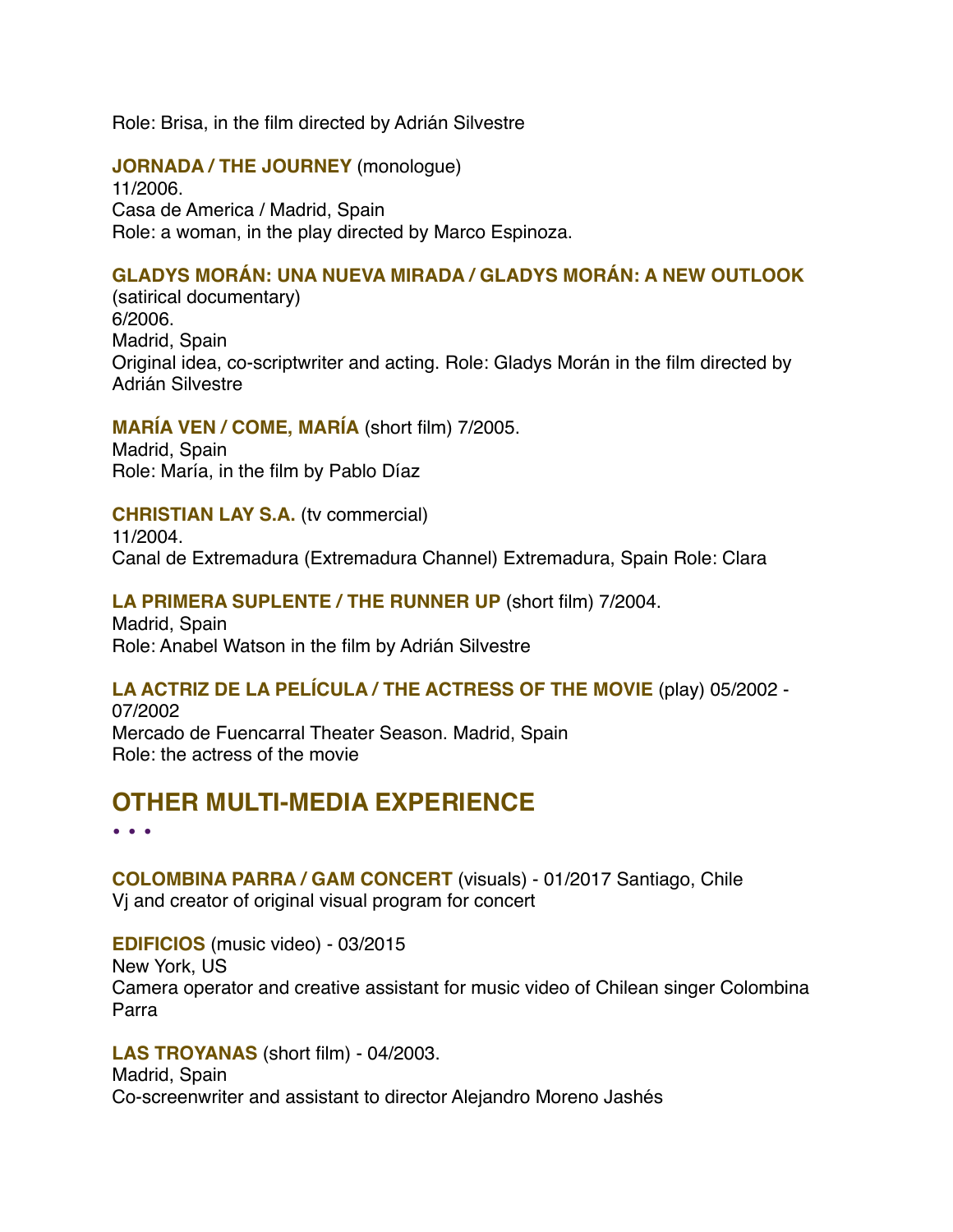# **FILM EDUCATOR**

• • •

#### **WORKSHOP: "HOW PERSONAL ARE YOU WILLING TO BE IN THE**

**STORYTELLING" -** December 2020. In-person workshop designed for Slovenian Film Students - Ljubljana, Slovenia.

#### **FILM AND STORYTELLING KIDS**- 2019 - 2020.

Series of virtual workshops for kids and teens around the world

#### **EVENTS PRODUCER EXPERIENCE** • • •

**LA FONDA YORK** (Chilean Independence Day Celebration Event) 09/2019 09/2018 09/2017 09/2016 New York, US Producer

#### **BURN THE SQUARE!** (artistic event) 04/2016

New York, US Artistic programmer, curator and producer

#### **WATT: A MUSICAL BENEFIT AT REVERSE** (benefit event) 10/2015

New York, US Producer, creative assistance and promotion for REVERSE space gallery exhibition

**BURN THE LOFT!** (artistic event) 03/2015 New York, US Artistic programmer, producer and performer

**VIDEOCLUB** (screening of feature film) 08/2014 Anthology Film Archives / New York, US Producer & host of the screening of Chilean film Videoclub, by Pablo Illanes, sponsorized by Waqar Pisco

**DECANTADOR WINES & SPIRITS** 09/2013 - 09/2014 New York, US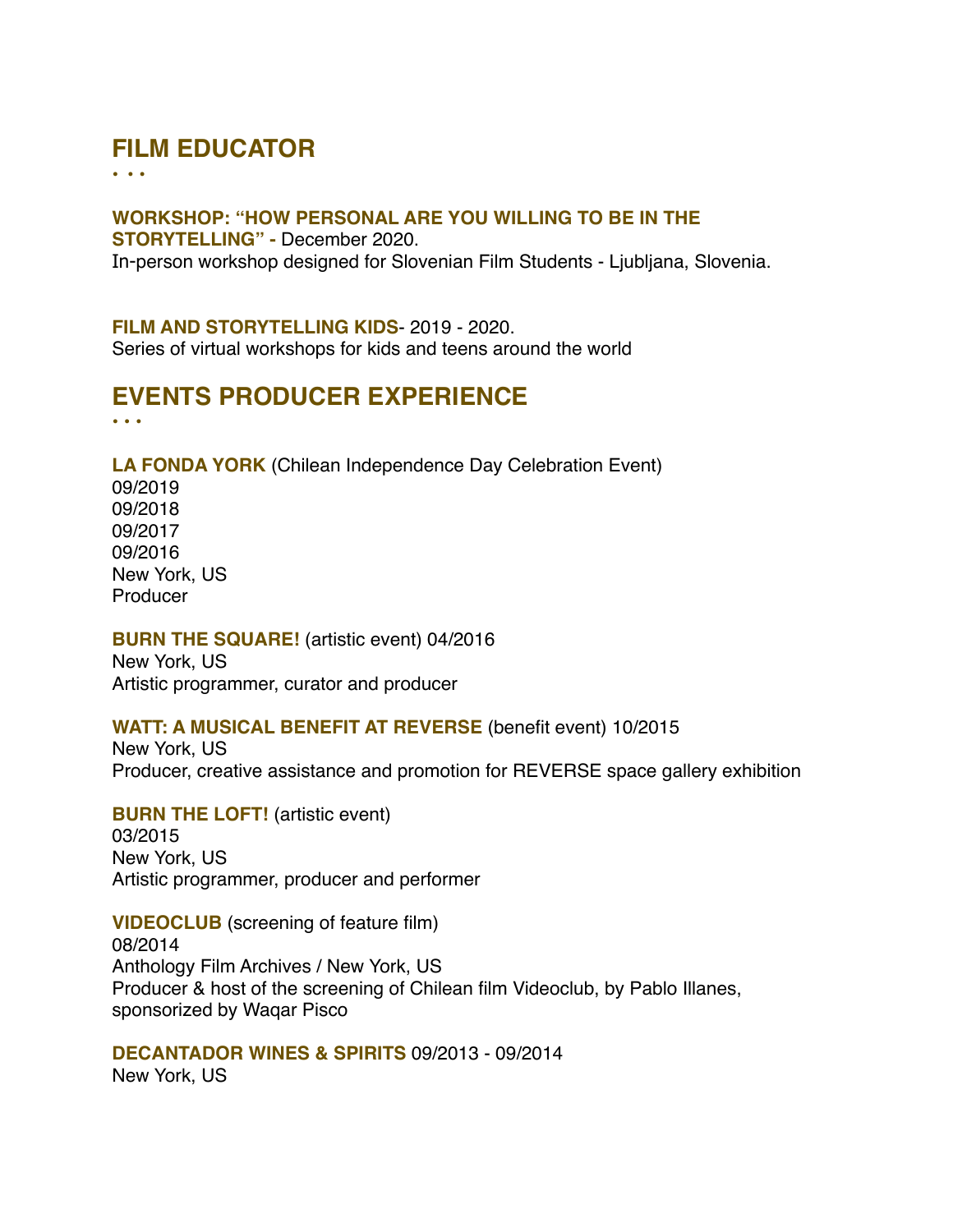Co-founder and responsable of the promotion of Chilean wines & spirits, through sponsorship for high level Latin American events in New York such as: -Launching of Chilean film Gloria by Sebastián Lelio at the Lincoln Center NYFF -Latin Beat, Lincoln Center -Cinema Tropical Awards

-A talk with Isabel Allende, event at Americas Society

-Musical event Melowdrama, curated by artist Iván Navarro, among others.

## **EDUCATION**

• • •

#### **DEGREE IN AUDIOVISUAL COMMUNICATION**

Complutense University 1999-2002 / Madrid, Spain

#### **BACHELOR OF ARTS WITH A MAJOR IN THEATRE PERFORMANCE**

Chile University 1993-1996 / Santiago, Chile

### **OTHER STUDIES**

**• • •**

**WORKSHOP FOR LATIN ARTISTS IN NEW YORK** Creative Capital Scholarship 2019-2020, El Puente / Brooklyn, US

**WORKSHOP IN CREATIVE WRITING IN SPANISH (with Alejandro Moreno Jashés)** New York University (NYU) 2014-2016 / New York, US

#### **SEMINARIST IN PSYCHOSOCIAL & SOCIOCULTURAL ASPECTS OF SEXUAL DIVERSITY** CPEESM 2011 / Madrid, Spain

### **AWARDS / GRANTS**

• • •

#### **2021 / THE JOURNEY OF MONALISA (Documentary by Nicole Costa) AWARD:** Best Latinx Film in the United States by Cinema Tropical (New York, U.S.), Best International Documentary at Vox Feminae (Croatia), Special Jury Prize at Outfest Lima (Perú)

### **2020 / THE JOURNEY OF MONALISA (Documentary by Nicole Costa) AWARDS:**

Winner Best Documentary Film ZINEGOAK IFF (Spain), Special Jury Prize FEMCINE10